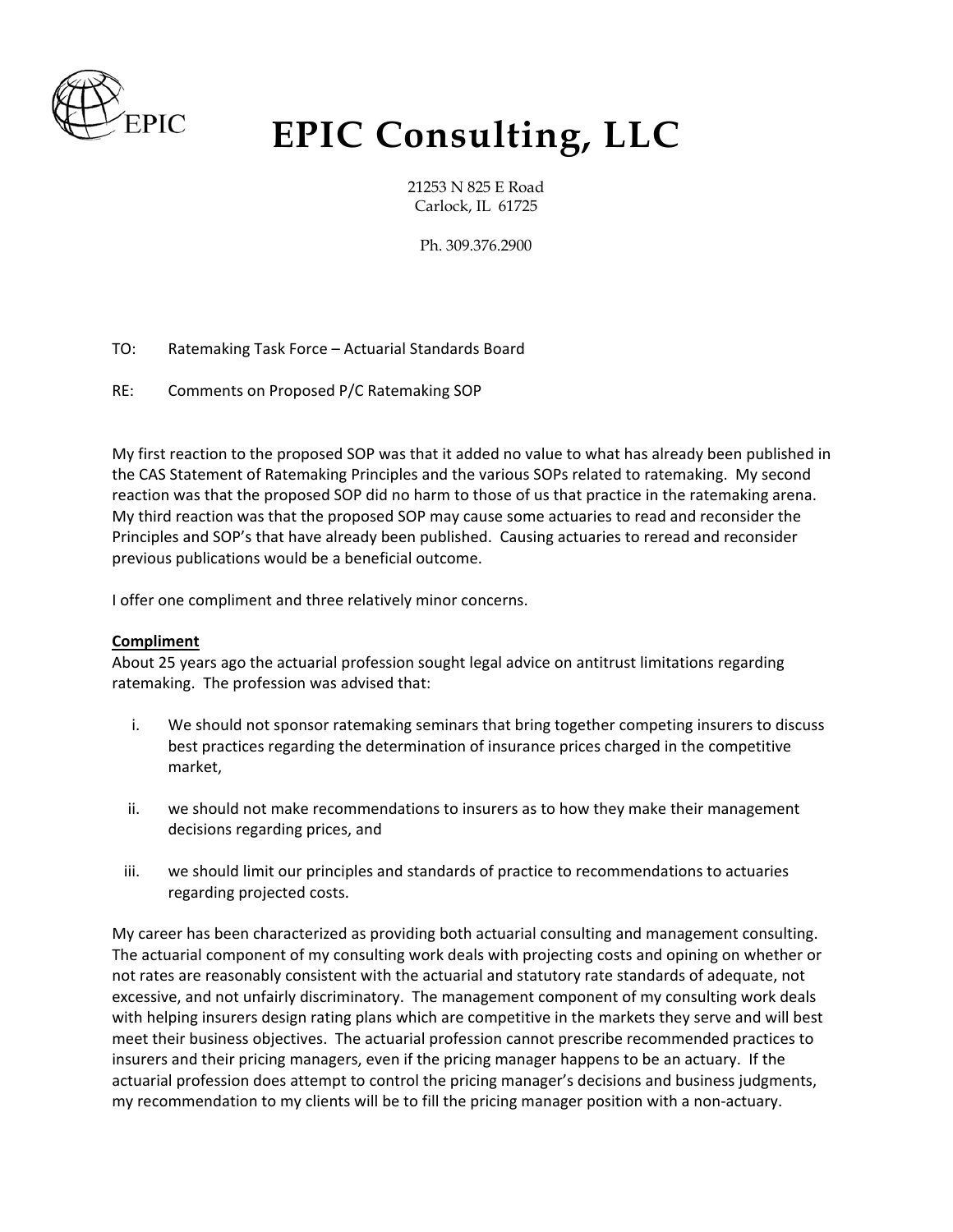I congratulate the Task Force on its definition of Ratemaking in Section 2.9. This definition reminds all actuaries that what uniquely defines the actuarial profession, and what gives value to a formal actuarial rate opinion, is the projection of costs. While many actuaries are well qualified to make pricing decisions, so are some MBA's, experienced underwriters, and product managers. No one but an experienced actuary is qualified to project the costs which should underlie an insurance rate.

If this proposed SOP, and its definition of ratemaking, causes the CAS to rethink the subject matter of its Ratemaking Seminars, something significantly positive will have been accomplished.

## *Recommendation: Put the entire Section 2.9 definition in bold type.*

## **Concerns**

1. Section 2.7 – I'm a bit concerned with the use of the term "policyholder". I believe insurance is the transfer of risk and is not dependent upon the insured being in the possession of a policy. There are many situations where a person or entity is insured even though the insured is not in possession of a policy, or ever "holds" a policy.

I am currently involved in a lawsuit where plaintiffs contend that insurance did not exist because the insured was never in physical possession of a policy. Plaintiffs could use 2.7 to prove that actuaries also believe there is no insurance unless the insured holds a policy.

Consider these situations:

- i. A binder is proof that insurance exists, but it is not the policy. Insurance exists even before the insured receives and holds a policy.
- ii. Supplemental Liability Insurance is purchased by a renter at a car rental counter. The renter is insured even though the renter never receives a policy.
- iii. Force-placed collateral protection insurance provides coverage to both the lender and the borrower via a master policy in the possession of the lender. The borrower is clearly an insured, and is the ultimate ratepayer, but never sees or holds the policy.

Why not use the term "insured", rather than "policyholder"? It seems to me that would minimize the possibility that some would argue that rates charged when no policy is in the possession of the insured are not insurance rates, are not subject to actuarial considerations, and are not regulated by insurance laws.

- 2. Section 3.1 Some insurers have traditionally included anticipated policyholder dividends in the rates. Accountants treat policyholder dividends as an expense. However, I think there is enough difference between a policyholder dividend and an administrative expense to warrant a separate listing of policyholder dividends. A separate listing would be consistent with how policyholder dividends are treated in the Ratemaking Principles.
- 3. Sections 1.1 and 1.2 I am a bit concerned about the term "professional services related to P/C ratemaking" and the reference to "services with respect to developing, reviewing, or changing P/C insurance rates".